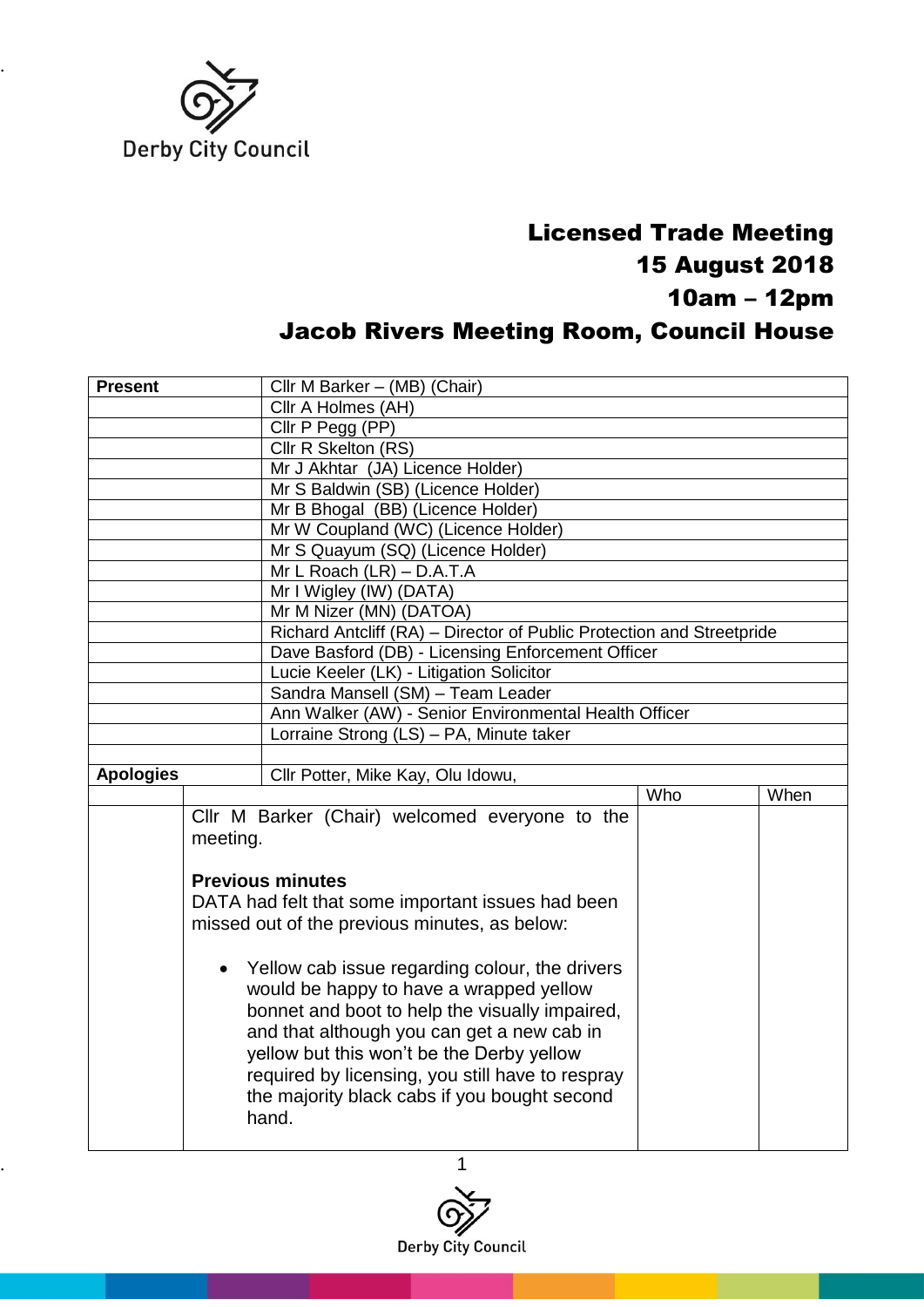|   | D.A.T.A answered all the council's concerns<br>when it came to the colour issue but they<br>were not mentioned in the minutes especially<br>the environmental concerns that we have and<br>the waste of money and resources.<br>D.A.T.A feels that these were not adequately<br>$\bullet$<br>covered in the minutes and would like to<br>include them in the next meeting minutes.<br>It was agreed that the minutes are not taken as<br>verbatim.<br><b>Matters arising</b><br><b>Carabiner</b><br>SM is awaiting a response from Cab Direct on the<br>clarification on the CE certification over 25km load<br>rating requirements.<br><b>Derby Medicals</b><br>SM confirmed that a letter had been sent in relation<br>to concerns with the inconsistency in the fees<br>charged by different practices/practitioners.<br>Yellow cab and wrapping and adaptations<br>The Chair reported that the issues raised at the last<br>meeting around the discussions on the colour of the<br>cabs, wrapping options and adaptations are been<br>explored by officers and will be reported on in due<br>course. This can be discussed at a subsequent<br>meeting and will go out to consultation.<br>DATOA had expressed that they are happy with the<br>existing yellow colour cab. |             |  |
|---|-------------------------------------------------------------------------------------------------------------------------------------------------------------------------------------------------------------------------------------------------------------------------------------------------------------------------------------------------------------------------------------------------------------------------------------------------------------------------------------------------------------------------------------------------------------------------------------------------------------------------------------------------------------------------------------------------------------------------------------------------------------------------------------------------------------------------------------------------------------------------------------------------------------------------------------------------------------------------------------------------------------------------------------------------------------------------------------------------------------------------------------------------------------------------------------------------------------------------------------------------------------------------------|-------------|--|
| 1 | Age restriction consultation<br>We believe the age restriction consultation seems to<br>be nothing more than a legal process that is required<br>by law going though the motions - how can two basic<br>questions be giving the drivers a say on an age<br>restriction proposal or anyone a say for that matter,<br>Is it a done deal already this is the impression we are<br>getting.                                                                                                                                                                                                                                                                                                                                                                                                                                                                                                                                                                                                                                                                                                                                                                                                                                                                                       | <b>DATA</b> |  |
|   | The Chair confirmed that the consultation paper had<br>been approved prior to it going out; however the<br>outcome is not yet known.<br>The Chair also stated that following pressures with<br>older vehicles in the city, there is a duty to protect<br>the public and that's why this has resulted in                                                                                                                                                                                                                                                                                                                                                                                                                                                                                                                                                                                                                                                                                                                                                                                                                                                                                                                                                                       |             |  |

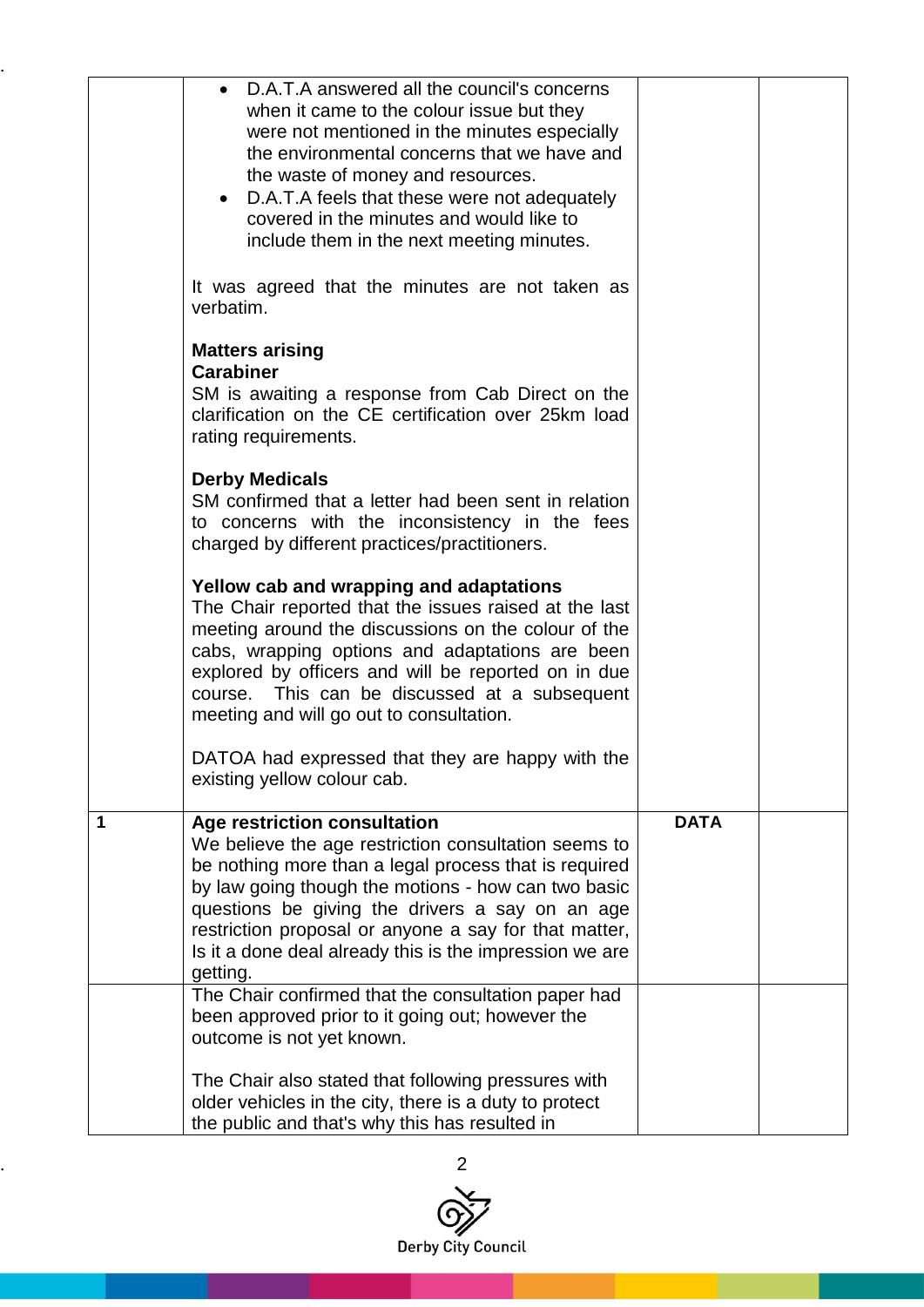| concerns going out for consultation.                                                                                                                                                                                                                                                                                                                                                                                                                                                                                             |  |
|----------------------------------------------------------------------------------------------------------------------------------------------------------------------------------------------------------------------------------------------------------------------------------------------------------------------------------------------------------------------------------------------------------------------------------------------------------------------------------------------------------------------------------|--|
| DATA also felt that the questions were not very<br>clear. However, the Chair clarified that the questions<br>need to be readable by all stakeholders and has to<br>be written in Plain English. The direction to consult<br>on new vehicles and inspections had come from<br>Licensing committee and had been sent to the<br>Communication team to put the consultation<br>together. SM confirmed that DATA were asked<br>beforehand about the consultation questions and a<br>full explanation had been given directly to them. |  |
| DATA felt that an 'upper age limit' should have been<br>a question.                                                                                                                                                                                                                                                                                                                                                                                                                                                              |  |
| DATA also felt that this consultation should have<br>taken place after the CAZ consultation, however LK<br>clarified that a report had been received in<br>November from Derbyshire Constabulary, and had<br>also gone to the Cross Party Working Group for<br>consideration. This was prior to any consultation on<br>CAZ.                                                                                                                                                                                                      |  |
| DATA stated that in terms of the condition of the<br>vehicle, that this should be an element of the point<br>system which would be more beneficial rather that<br>penalising all drivers.                                                                                                                                                                                                                                                                                                                                        |  |
| The Chair re-iterated that the consultation had now<br>ended, the results were not yet in, and therefore the<br>outcome is not yet known.                                                                                                                                                                                                                                                                                                                                                                                        |  |
| LK clarified the consultation ended on $22nd$ July.                                                                                                                                                                                                                                                                                                                                                                                                                                                                              |  |
| CIIr Skelton stated that the emission standards is the<br>main relevance for future compliance.                                                                                                                                                                                                                                                                                                                                                                                                                                  |  |
| RA clarified that the CAZ is mandated by Central<br>Government and the consultation is allowing<br>stakeholders their views. The business model for<br>CAZ looks very different. Hackney Cabs do not use<br>apps currently. RA is happy to work with Colleagues<br>around Air Quality and officers in Licensing for joined<br>up working for CAZ and the future of the licensed<br>trade.                                                                                                                                        |  |
|                                                                                                                                                                                                                                                                                                                                                                                                                                                                                                                                  |  |
|                                                                                                                                                                                                                                                                                                                                                                                                                                                                                                                                  |  |

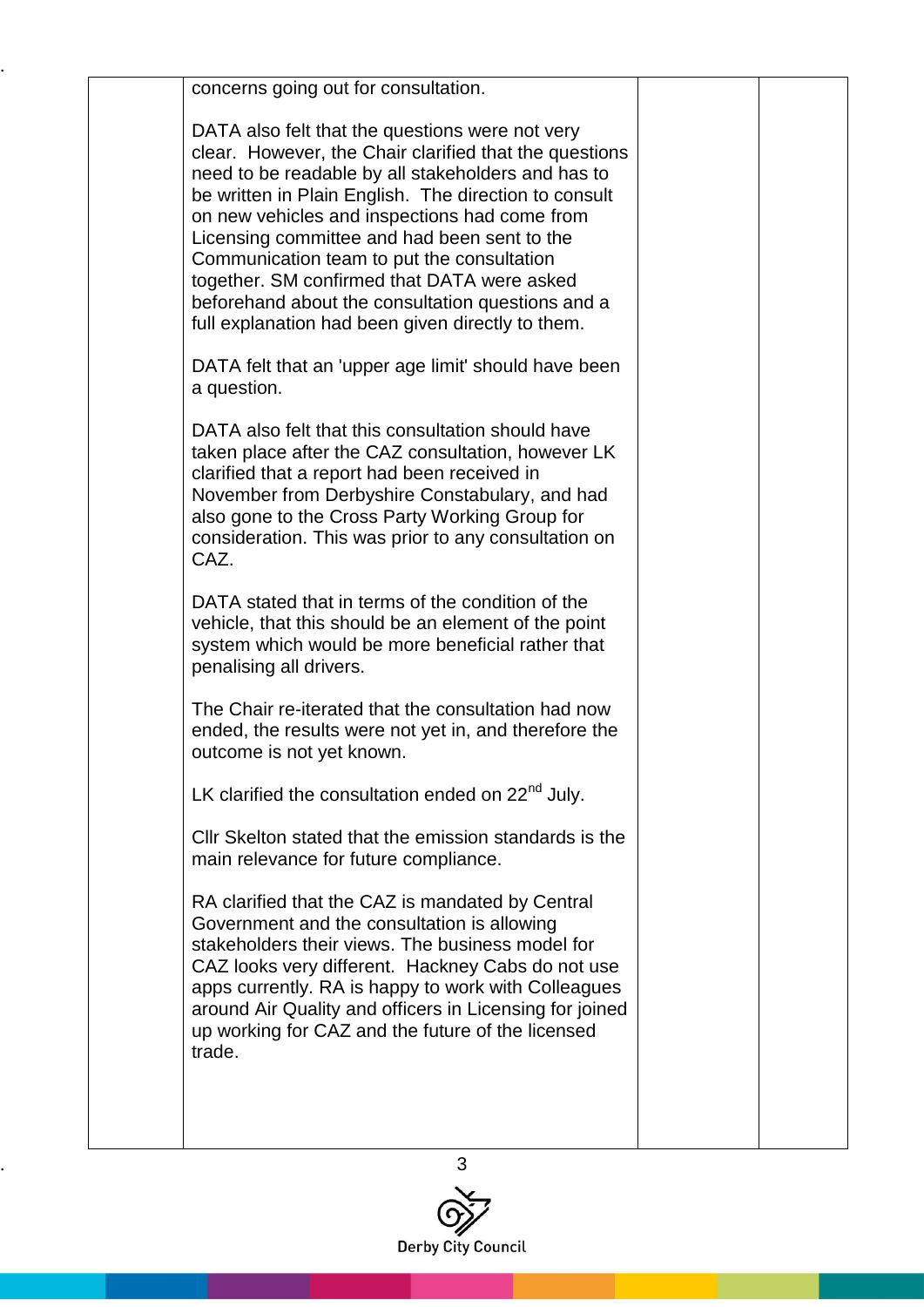| $\overline{2}$ | <b>Sitting Down with the trade Associations</b><br>D.A.T.A would like clarification if the council are<br>prepared to sit down with the trade associations<br>before any policy is passed or isn't passed on a age<br>restriction, we feel this is absolutely necessary being<br>this decision will make such a impact on drivers lives<br>financially, A 90 minute trade meeting simply isn't<br>long enough to be able to talk about and debate<br>such a important situation.                                                                                                                                                       | <b>DATA</b> |  |
|----------------|----------------------------------------------------------------------------------------------------------------------------------------------------------------------------------------------------------------------------------------------------------------------------------------------------------------------------------------------------------------------------------------------------------------------------------------------------------------------------------------------------------------------------------------------------------------------------------------------------------------------------------------|-------------|--|
|                | The Chair clarified that it would not be feasible or<br>legal to meet with one particular group and specified<br>that this consultation covers a broader view from<br>differing stakeholders, however, the Chair clarified<br>that it would be beneficial to have a separate<br>meeting about CAZ and the impact on the Licensed<br>Trade once Defra/the Courts have determined what<br>options they accept.<br>DATA asked if 'retro fit devices' are going to be                                                                                                                                                                      |             |  |
|                | considered.                                                                                                                                                                                                                                                                                                                                                                                                                                                                                                                                                                                                                            |             |  |
| 3              | Why Are Operators and Drivers choosing Other<br><b>Licensing Authorities?</b><br>It's becoming apparent more and more drivers are<br>choosing to licence in places like Wolverhampton, its<br>estimated there could be up to 1000 drivers working<br>in Derby who are licensed elsewhere, Our question<br>is why? What is it making drivers and now operators<br>who have Wolverhampton operators licences and<br>others by pass Derby's licensing department.<br>The Chair clarified the 3 main issues around this:<br>That Derby were not prepared to drop the<br>$\bullet$<br>councils standards<br>Legislation<br><b>Operators</b> | <b>DATA</b> |  |
|                | DATA stated that an email had been sent to Mike<br>Kay on 26 June, on the request for DCC licensed<br>drivers to display notices on dashboards informing<br>customers of there right to request a DCC licensed<br>driver and there advantages of doing this, however<br>no response had been received to date.<br>A lengthy discussion was made around the<br>legislation, around the wording, and whether this<br>could be direct discrimination and restriction of trade.<br>LK stated that DCC need to act within legislation.<br>DATA felt that the age restriction and CAZ would not<br>affect the out of town drivers.           |             |  |

..

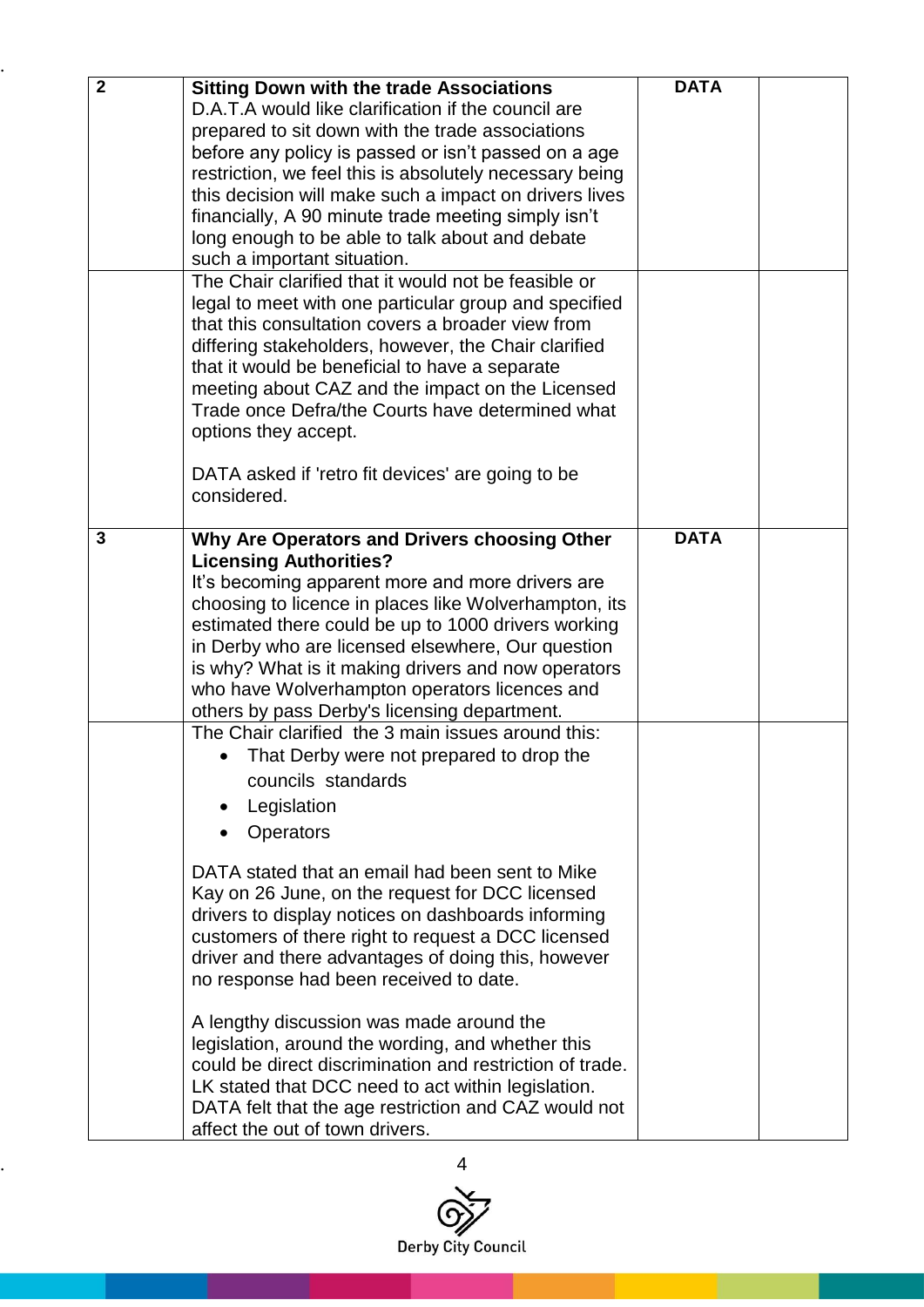|   | Discussions were made around customers stating<br>they wanted a Derby licensed driver; Cllr Pegg<br>stated that this is an automated system, which made<br>this difficult.                                                                                                                                                                 |             |  |
|---|--------------------------------------------------------------------------------------------------------------------------------------------------------------------------------------------------------------------------------------------------------------------------------------------------------------------------------------------|-------------|--|
|   | RA stated that the Trade needed to consider<br>collective action, in relation to other authorities<br>issuing annual licensing, out of town drivers not<br>having any local knowledge tests etc.                                                                                                                                           |             |  |
|   | DATA also clarified that testing stations are<br>authorised by Wolverhampton for testing third part<br>vehicles.                                                                                                                                                                                                                           |             |  |
|   | The Chair clarified that the LGA are trying to update<br>the Taxi Licensing Law which is very old.                                                                                                                                                                                                                                         |             |  |
|   | The Chair stated that when third party vehicles<br>started operating in Derby, the authority addressed<br>the concerns including that Operators must inform<br>the customer that they use third party vehicles via<br>web page, apps and pre-recorded messages.                                                                            |             |  |
|   | The Chair stated that DCC is fully aware of this issue<br>and is doing as much as they can through the right<br>legal channels to bring this to an end.                                                                                                                                                                                    |             |  |
| 4 | Door signs for private hire<br>We would like the rule which requires door signs to<br>be displayed on the front doors only to be changed<br>to allow door signs to be displayed on the rear doors<br>as an alternative, where due to the shape of modern<br>day cars they won't fit properly on the front.                                 | <b>DATA</b> |  |
|   | SM clarified that this had also been discussed at the<br>2013 committee, and was refused for the reasons<br>given, however the Chair agreed that this can be<br>taken back to a future committee meeting. The Chair<br>asked that an email to be sent to SM pointing out the<br>reasons for the request and which models were<br>affected. | <b>SM</b>   |  |
| 5 | <b>School Transport</b><br>Can the council confirm the situation which is going<br>to become compulsory from April 2019, No school<br>contract work will be given to any driver without<br>different wording on a drivers DBS certificate to that<br>which licensing require , can you also clarify the                                    | <b>DATA</b> |  |
|   | situation in regard to licensed drivers from other<br>authorities working on derby operators platforms, are<br>they able to undertake Derby city council contract<br>work via a derby operator, my we suggest licensing                                                                                                                    |             |  |

..

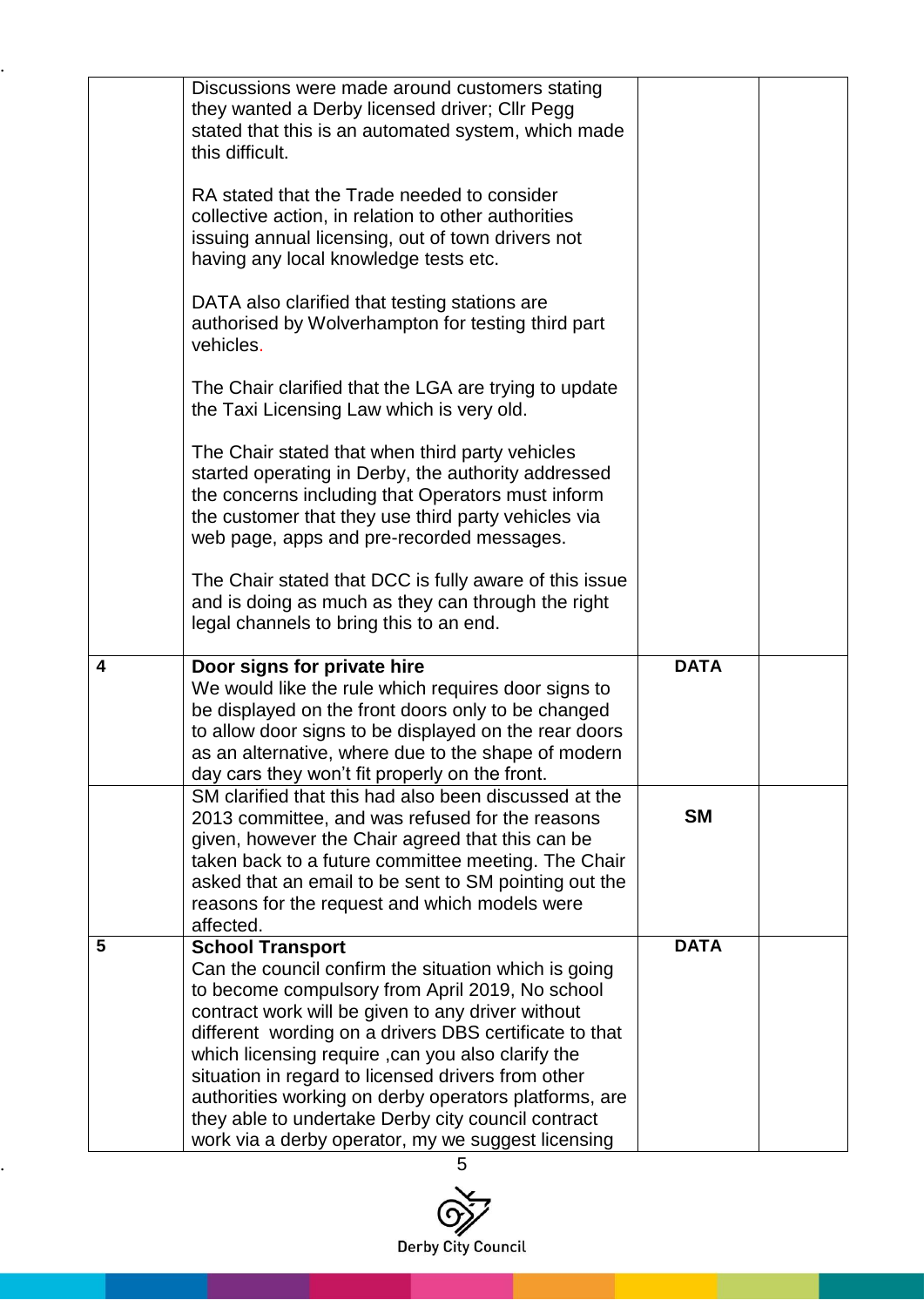|   | invite a member from the councils education<br>transport department to the next trade meeting if this<br>series of questions falls outside licensing's remit,<br>This is a major concern not only for drivers but also<br>the council not being able to cover school contracts.                                                                                                                                                                           |             |  |
|---|-----------------------------------------------------------------------------------------------------------------------------------------------------------------------------------------------------------------------------------------------------------------------------------------------------------------------------------------------------------------------------------------------------------------------------------------------------------|-------------|--|
|   | LK clarified that this cannot be covered within this<br>meeting and will need to be directed to the relevant<br>persons within the school transport team. SM to<br>transfer the complaint to the appropriate team.                                                                                                                                                                                                                                        | <b>SM</b>   |  |
|   | DATA queried whether the wording on the DBS<br>could be changed, SM clarified that this could not be<br>done.                                                                                                                                                                                                                                                                                                                                             |             |  |
|   | RA stated that there may be broader issues around<br>contracting and the criteria for drivers. RA is happy<br>to work within the relevant team to look at any issues<br>around contracting/local knowledge issues to fit in<br>with Derby contract/Derby standards.                                                                                                                                                                                       |             |  |
|   | Cllr Pegg re-iterated that the contracts do need<br>looking at.                                                                                                                                                                                                                                                                                                                                                                                           |             |  |
|   | The view of the Councillors was that no<br>Wolverhampton drivers should be picking up school<br>children on their contract.                                                                                                                                                                                                                                                                                                                               |             |  |
|   | It was agreed that the school transport department<br>should be aware of who is responsible for<br>contracting and in relation to safeguarding<br>implications.                                                                                                                                                                                                                                                                                           |             |  |
| 6 | New Online badge renewal process<br>There doesn't seem to be any provision for drivers<br>who have no Access to a computer, The licensing<br>desk hold no renewal application forms for drivers<br>wishing to collect one from the council house, drivers<br>can download and print a form but that's not possible<br>if they haven't a computer or a printer, since when<br>did a licence requirement require drivers to have<br>computers and printers. | <b>DATA</b> |  |
|   | SM clarified that this was the result outcome of the<br>consultation, which had clarified that 65% of drivers<br>had wanted the on line renewal process to be in<br>place.                                                                                                                                                                                                                                                                                |             |  |
|   | SM also stated that drivers can use the Council<br>library to complete the on line process, if they do not<br>have access to a computer or printer. Also any<br>issues can be made by email to the team/ or by                                                                                                                                                                                                                                            |             |  |

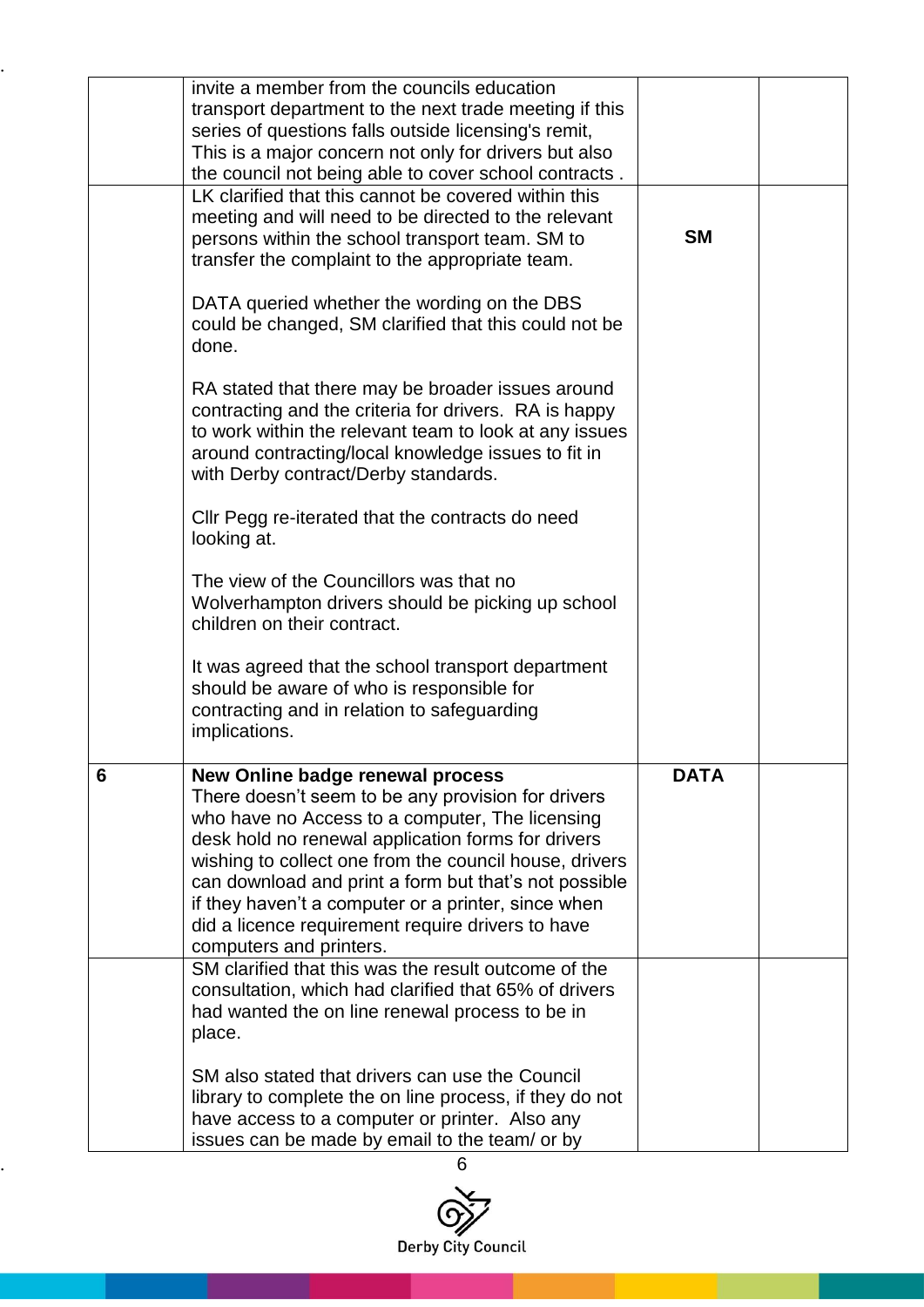|                | phone message and that a paper licence can be<br>obtained if needed.                                                                                                                                                                                                                                                                                                                                                                                                                                                                                                                                                                                                                                                                                                                                                                                                                                                                                     |                   |  |
|----------------|----------------------------------------------------------------------------------------------------------------------------------------------------------------------------------------------------------------------------------------------------------------------------------------------------------------------------------------------------------------------------------------------------------------------------------------------------------------------------------------------------------------------------------------------------------------------------------------------------------------------------------------------------------------------------------------------------------------------------------------------------------------------------------------------------------------------------------------------------------------------------------------------------------------------------------------------------------|-------------------|--|
| $\overline{7}$ | <b>Minutes from trade meetings</b><br>D.A.T.A would like to point out that lots of important<br>issues discussed seem to be completely left out the<br>meetings minutes, particularly the yellow cab issue<br>regarding colour, we mentioned at the last meeting<br>drivers would be happy to have a wrapped yellow<br>bonnet and boot to help the visually impaired, and<br>that although you can get a new cab in yellow but<br>this won't be the Derby yellow required by licensing,<br>you still have to respray the majority black cabs if<br>you bought second hand and that D.A.T.A answered<br>all the council's concerns when it came to the colour<br>issue but they were not mentioned in the minutes<br>especially the environmental concerns that we have<br>and the waste of money and resources. D.A.T.A<br>feels that these were not adequately covered in the<br>minutes and would like to include them in the next<br>meeting minutes. | <b>DATA</b>       |  |
|                | This item was covered at the start of the meeting<br>under previous minutes.                                                                                                                                                                                                                                                                                                                                                                                                                                                                                                                                                                                                                                                                                                                                                                                                                                                                             |                   |  |
| 8              | <b>Uber Concerns</b><br>SB read out the following question from the pre<br>circulated report.<br>'Why have the 'Licensing Committee of this<br>Council permitted the grant of an operators<br>licence to 'Uber Britannia Limited' (UBL) when<br>Ubers operational software functions in complete<br>antithesis to section 56 (1) of the Local<br><b>Government (Miscellaneous Provisions Act</b><br>1976'?                                                                                                                                                                                                                                                                                                                                                                                                                                                                                                                                               | <b>Mr Baldwin</b> |  |

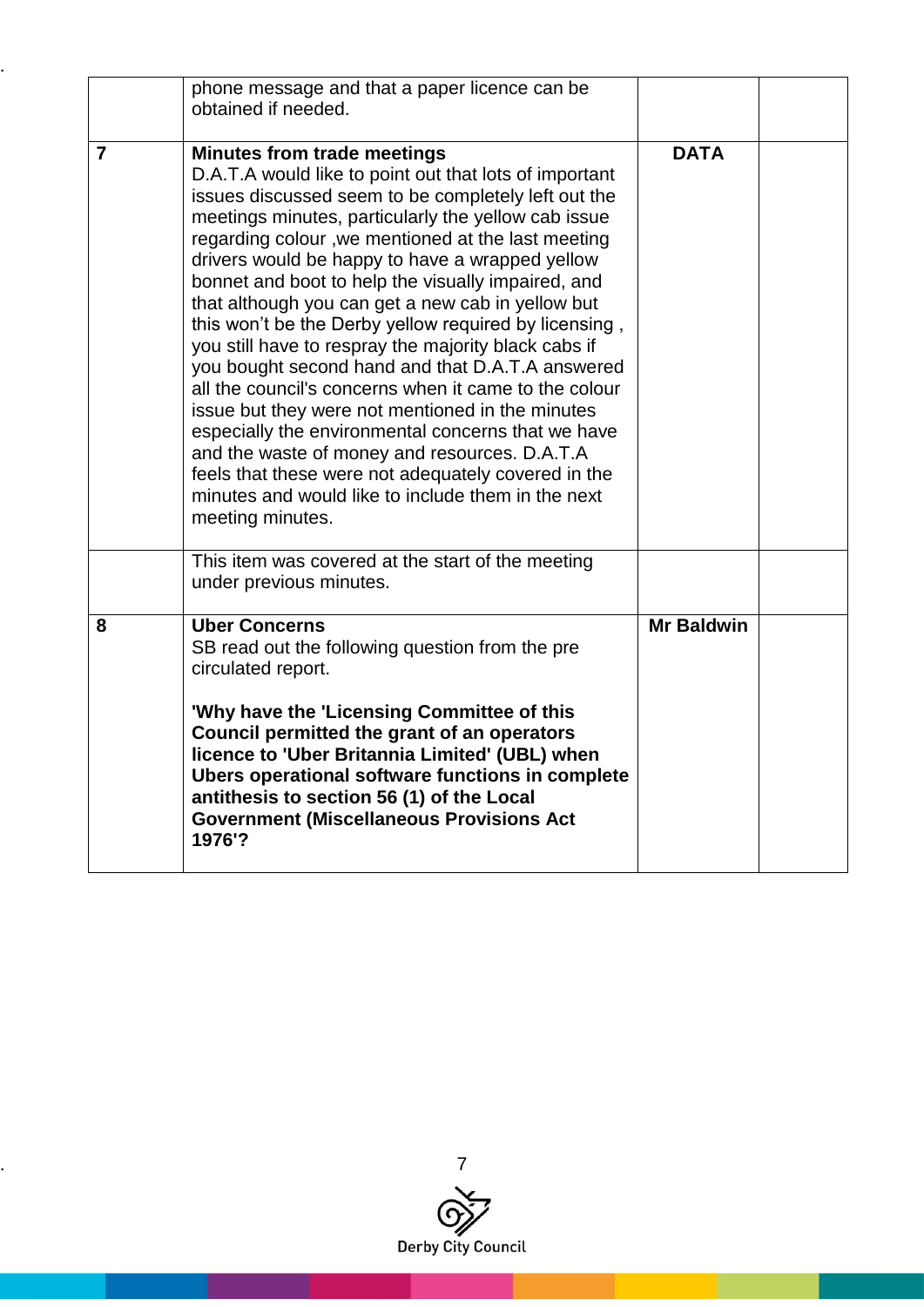|   | The Chair confirmed that the operating licence within<br>Derby would have been passed and all compliant,<br>and there have been no issues identified at this<br>stage. Any complaints that are made, the<br>Enforcement Officers will go out to investigate.                   |                   |  |
|---|--------------------------------------------------------------------------------------------------------------------------------------------------------------------------------------------------------------------------------------------------------------------------------|-------------------|--|
|   | SB felt that there are issues around the way the Uber<br>software works.                                                                                                                                                                                                       |                   |  |
|   | LK stated that way in which the software works was<br>not in her view plying for hire.                                                                                                                                                                                         |                   |  |
|   | SB gave reference to the model for the Transport of<br>London stating that the software had changed to<br>geofenced to work in London.                                                                                                                                         |                   |  |
|   | LK re-iterated that there have been no issues with<br>the operation in Derby. However SB clarified that<br>Leeds had also identified the same issue in the<br>report.                                                                                                          |                   |  |
|   | The Chair acknowledged that there have been<br>numerous cases within the Transport of London not<br>being up to speed with the modern day technology.<br>However there have been no prosecution/no law that                                                                    |                   |  |
|   | is saying what Uber are doing is illegal at this<br>present time.                                                                                                                                                                                                              |                   |  |
| 9 | <b>Wolverhampton Concerns</b><br>SB read out the following question below from the<br>report:<br>'What direct action is Derby City Council's<br><b>Licensing Committee taking against the</b><br>proliferation of Wolverhampton licensed vehicles<br>and drivers in out city?' | <b>Mr Baldwin</b> |  |
|   | 'What direct action is being taken against<br><b>Wolverhampton Council's licensing of Derby</b><br>Private hire agents that have no intention<br>whatsoever of using heir Wolverhampton<br>operators licence to make provision, invitation or<br>acceptance in Wolverhampton?  |                   |  |
|   | This is an overarching issue with Wolverhampton<br>licensing operators using it to sub contract, and the<br>city is being flooded. SB stated this is a breach of the<br>section 80 miscellaneous act.                                                                          |                   |  |